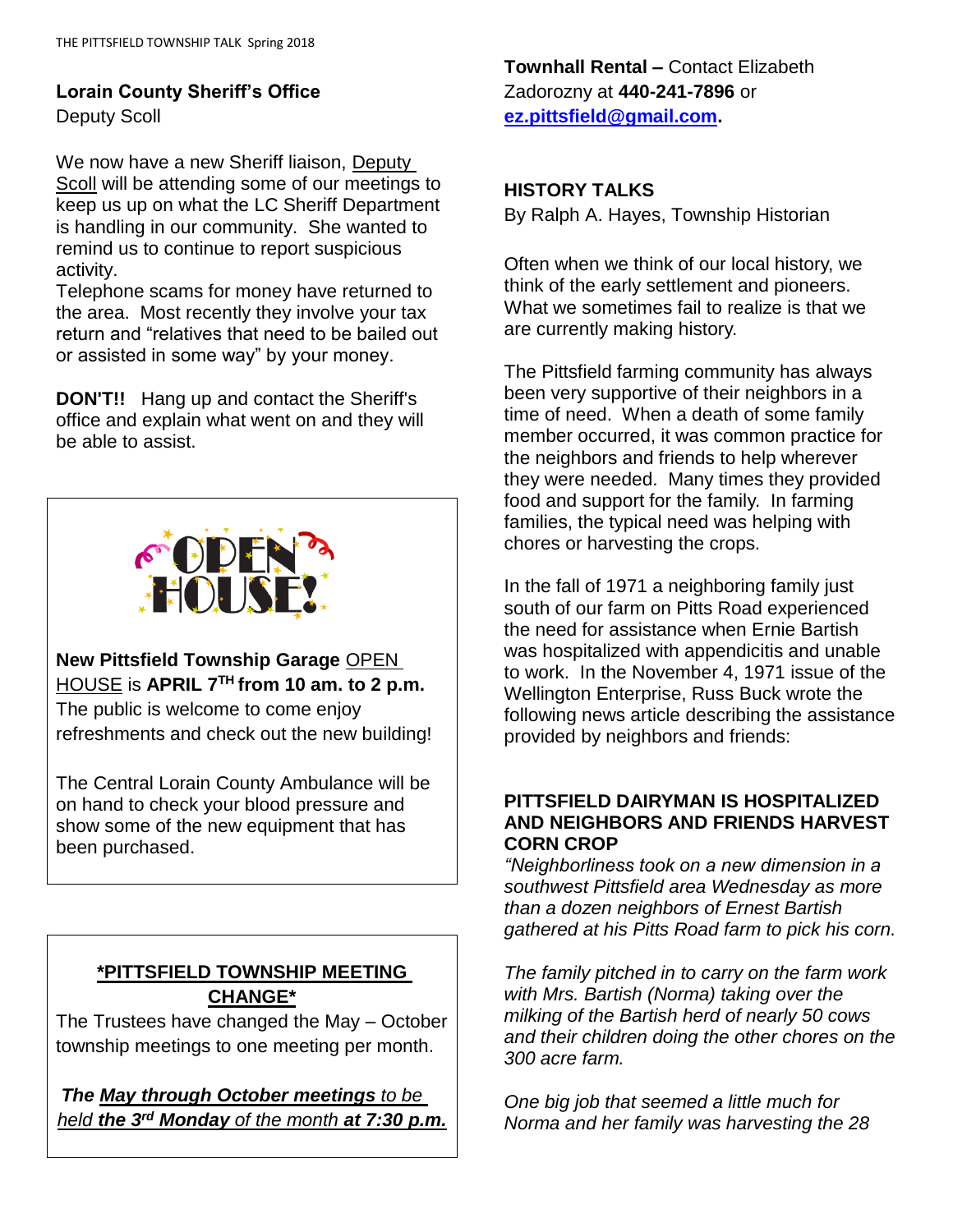#### THE PITTSFIELD TOWNSHIP TALK Spring 2018

*acres of corn ripe and ready, but subject to the rain and storms rumored for the near future. Primed by Jerry Brasee and others, the group of farmers took advantage of the beautiful weather on what was almost a spur-of-themoment action, mounted tractors, jumped in trucks and converged on the Bartish farm.*

*Six corn pickers, eight wagons, nearly a dozen tractors and a smattering of trucks came with them. Taking the field about 8:30 a.m. the corn pickers kept a steady stream of wagons going from field to the corn cribs. The Bartish children filled in as tractor drivers when big enough to reach the controls. Those too young to pull the equipment from the field, acted as corn stompers and shovels, keeping the yellow ears dropping from the gravity wagon hoppers into the elevators and keeping it leveled off as it moved up into the cribs.*

*Making a welcome midday break, Mrs. Nancy Brasee and Sue Bartish carried to the field a lunch of hot ham sandwiches, rolls, chips and pop. Along with the big day's work turned out by the group, there was the usual bantering and joshing among the members that turned into a sort of recreational outing too.*

*Among those joining the work and fun was Bob Lennerth, a Highway Patrolman friend of Jerry Brasee's from whom it was an entirely new adventure. He came fully prepared to devote his day off to picking corn by hand. He soon became acclimated to the modern way of doing things and turned into an "old hand" at driving tractors, operating corn pickers and the other machinery involved.*

*Others present were Calvin Knapp Jr., Ron Nemeth, Lloyd & David Mull, Earl & Richard Mull, Sam & Henry Betts, Lynn, Ed, John, Jerry & Richard Brasee, Richard Raab and the Bartish children. Corn pickers were operated by Henry Betts, Jerry Brasee, Ed Brasee, David Mull & Ron Nemeth. The others manned the wagons and trucks hauling corn and putting it in storage."*

When I was growing up, this farm was known as the Lawrence and Hazel Temn farm. They had two children, Howard and Mary. Prior to that, the farm was owned by Lawrence's parents, Fred and Carrie Searles Temn. Fred was born in Stettin, Germany in 1863 and migrated to the United States in the late 1800's. Fred's parents were August and Wilhelmine Null Temn.

Howard's son, Kevin Dalton, currently owns and resides on a portion of the original farm. This farm was originally owned by John McClellan, one of the original Connecticut Land Company investors who purchased Pittsfield Township in the early 1800's. Like a lot of the land in this part of our township, it remained undeveloped until Lewis Shaw purchased it in 1847, and in 1855 built the original farmhouse which was torn down a few of years ago.

After the death of Lawrence Temn, Hazel Temn sold the farm to Ernest & Norma Bartish family in 1957. Today, one of the sons, Joe along with his wife Roxanne Bartish reside on a portion of the farm, and a daughter and son-inlaw, Larry & Norma Knoble own and operate the farm with assistance from their son Pat Knoble.

# **Pride Day/Dumpster Day May 19th 8 a.m. – Noon**

Only Pittsfield Township residents may take items to the Town Hall for disposal.



NOT accepted include tires, hazardous, liquids, oils or appliances with Freon.

(Oils & Auto Batteries can be recycled at Pier 58 Marine.)